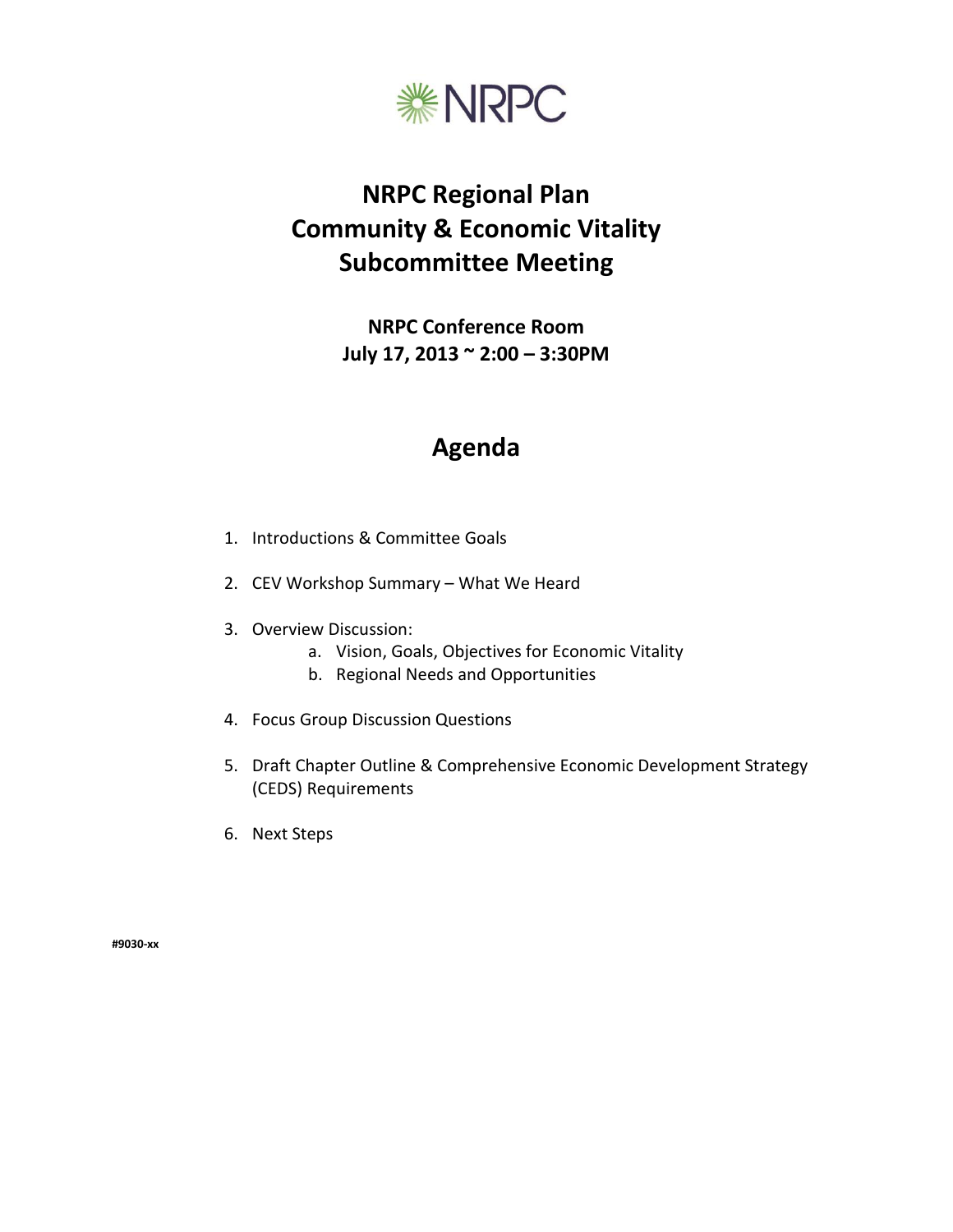

#### **Community and Economic Vitality Committee Meeting Minutes – July 17, 2013**

### **Members Present:**

Tom Galligani, City of Nashua Economic Development Michael Tabacsko, City of Nashua Board of Aldermen Sarah Marchant, Town of Amherst Community Development

Michael Dell Orfano, Town of Amherst Planning Board Tracy Hutchins, Milford Improvement Team

#### **Staff Present:**

Kerrie Diers, Executive Director Mark Connors, Regional Planner

Kerrie Diers began the meeting by briefly introducing committee members and describing the committee's charge to develop an Economic Development Chapter which detail's the region's economic and demographic profile, analyzes comparative economic advantages, opportunities and weaknesses, and meets the requirements of a Comprehensive Economic Development Strategy (CEDS).

This was followed by a discussion of the benefits of a CEDS and how the 8 towns in the western part of the NRPC Region are currently not covered by any CEDS. Michael Dell Orfano inquired about how economic development efforts have been handled in individual towns and among the region and this was followed by a general discussion of present and past economic development efforts in the region.

Mark Connors described the commission's Community and Economic Vitality Workshop on May 31 and summarized some of the major themes that emerged from participants. Michael Dell Orfano inquired about the most interesting themes to emerge from the workshop. Diers noted there was a consensus from attendees that NRPC had a significant role to play in economic development efforts. She added that fewer people commute to Massachusetts than many people expect and 58 percent of residents in the region work in the region. Michael Tabacsko noted that the region might be able to better advertise its reverse commute advantage. Sarah Marchant noted that the lack of affordable daycare in the region was one interesting theme that emerged from the workshop. This was followed by some discussion that high childcare expenses and a lack of workforce housing in the region might be a barrier to economic development.

Connors reviewed the major requirements of a CEDS, noting that the Economic Development chapter would fulfill both the Granite State Future Regional Plan chapter and the CEDS requirements developed by the Economic Development Administration. Michael Dell Orfano asked what the committee would look like. Connors noted that the CEDS should represent a public-private partnership and that members of the region's business community should be on the committee. Diers explained that NRPC wanted the group's feedback on who should be on the committee. This was followed by some discussion of members of the business community who should be considered for the committee.